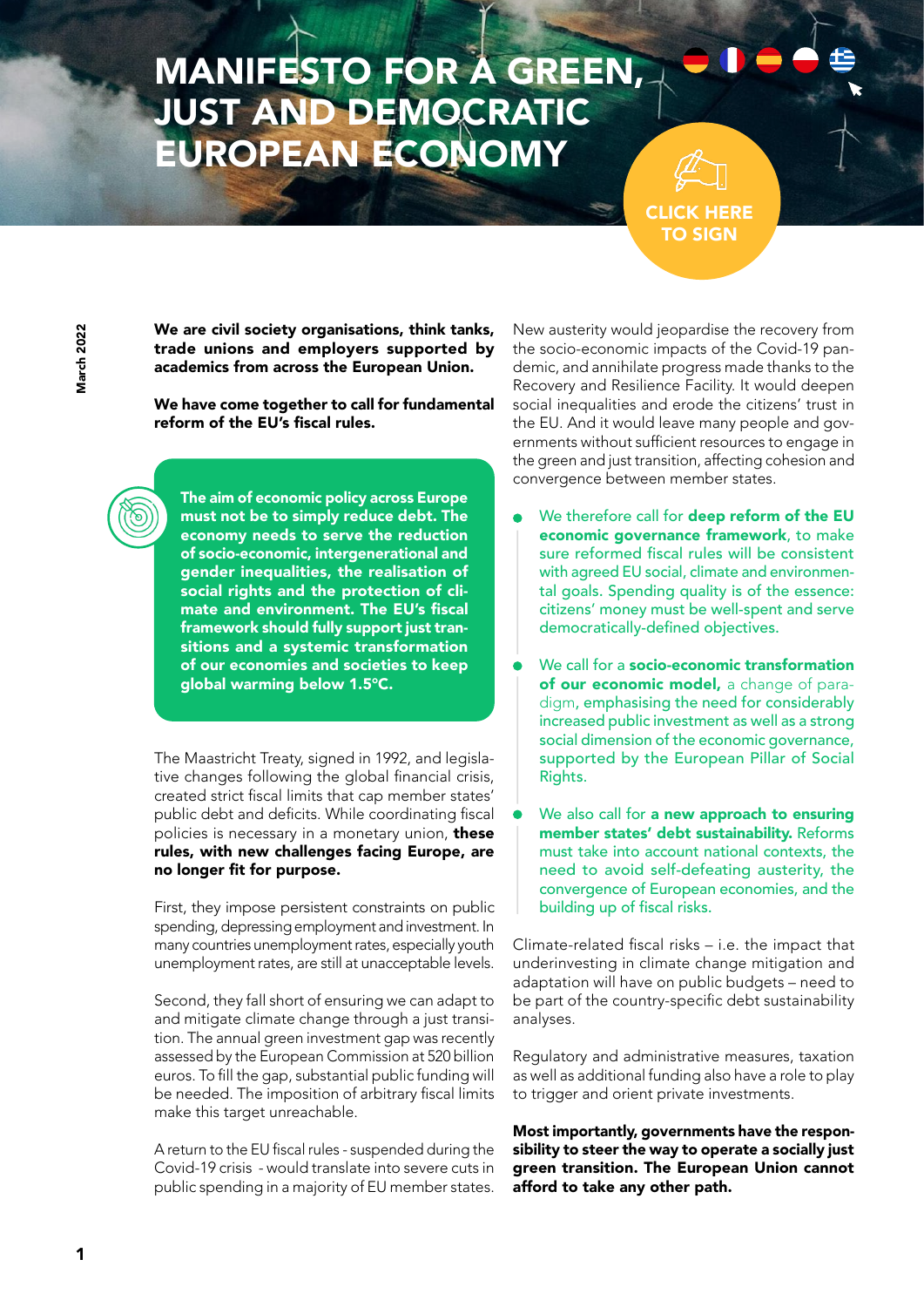## FIRST SIGNATORIES:

- 1. Finance Watch, Belgium<br>2. The European Trade Unio
- **The European Trade Union Confederation,** Belgium
- 3. **SGI Europe, Belgium**
- 4. The European Environmental Bureau, **Belgium**
- 5. Climate Action Network (CAN) Europe, **Belgium**
- 6. Greenpeace EU, Belgium
- 7. The European Youth Forum, Belgium<br>8. Sustainable Finance Lab, Netherlands
- 8. Sustainable Finance Lab, Netherlands<br>9. New Economics Foundation, UK
- **New Economics Foundation, UK**
- 10. Greentervention, France
- 11. Fondation pour la Nature et l'Homme, **France**
- 12. Union Network International-Europa (UNI Europa), Belgium
- 13. European Federation of Public Services Unions (EPSU), Belgium
- 14. IndustriAll European Trade Union, Belgium
- 15. Fédération Européenne des Retraités et Personnes gées, Belgium
- 16. Deutscher Gewerkschaftsbund (DGB), **Germany**
- 17. Italian General Confederation of Labour (CGIL), Italy
- 18. Federazione Italiana Reti dei Servizi del Terziario (FIRST CISL), Italy
- 19. UIL Friuli Venezia Giulia, Italy
- 20. The Cyprus Workers Confederation (SEK),
- 21. Union of Autonomous Trade Unions of Croatia (UATUC-SSSH), Croatia
- 22. Unión Sindical Obrera USO, Spain<br>23. Confederation of Christian Trade
- **Confederation of Christian Trade Unions** Belgium (ACV-CSC), Belgium
- 24. Confédération Française Démocratique du Travail (CFDT), France
- 25. The Finnish Confederation of Professionals (STTK), Finland
- 26. International Union of Tenants (IUT), Sweden
- 27. Naturefriends International, Austria<br>28. Naturfreunde, Switzerland
- 28. Naturfreunde, Switzerland<br>29. eco-union. Spain
- 29. eco-union, Spain<br>30. Clean Air Action
- **30.** Clean Air Action Group, Hungary<br>**31.** Legambiente, Italy
- 31. Legambiente, Italy<br>32. CEEweb for Biodiv
- 32. CEEweb for Biodiversity, Hungary<br>33. France Nature Environnement, Fr.
- 33. France Nature Environnement, France<br>34. National Youth Council of Ireland, Irela
- 34. National Youth Council of Ireland, Ireland<br>35. CNCD-11.11.11. Belgium
- 35. CNCD-11.11.11, Belgium<br>36. ZERO Association for th
- 36. ZERO Association for the Sustainability of the Earth System, Portugal
- **37.** Naturefriends Greece, Greece<br>**38.** Association Justice and Envirol
- 38. Association Justice and Environment, EU<br>39. Seas At Risk. Belgium
- 39. Seas At Risk, Belgium<br>40. Youth Express Netwo
- 40. Youth Express Network, France<br>41. Zalā brīvība, Latvia
- Zalā brīvība, Latvia
- 42. Federazione Gruppo Italiano Amici Della Natura, Italia
- 43. Lifelong Learning Platform, Belgium
- 44. Portuguese National Youth Council, Portugal
- 45. MEDASSET Mediterranean Association to save the Sea Turtles, Greece
- 46. SOLIDAR, Belgium
- 47. Association For Promotion Sustainable Development, India
- **48.** Fair Trade Advocacy Office, Belgium
- 49. Etopia, Belgium<br>50. International You
- International Young Naturefriends, Austria
- 51. ASUFIN, Spain
- 52. TDM 2000 International ETS, Italy
- 53. vetoNu, Sweden
- 54. Crash Course Economics, Netherlands
- 55. Feasta: the Foundation for the Economics of Sustainability, Ireland
- 56. Social Platform, Belgium
- 57. Deutscher Naturschutzring (DNR),
- 58. Green Foundation Ireland, Ireland
- 59. Women Engaged for a Common Future International, Netherlands
- 60. ATTAC, Spain<br>61. NaturFreunde
- 61. NaturFreunde Deutschlands e.V., Germany<br>62. Polish Zero Waste Association, Poland
- Polish Zero Waste Association, Poland
- 63. Reset.Vlaanderen, Belgium
- **64.** Climate Strategy, Spain
- 65. Asociación Canarias Archipiélago Sostenible, Spain
- 66. Focus Eco Center, Romania<br>67. Positive Monev Europe, Be
- 67. Positive Money Europe, Belgium<br>68. Let's Do It Foundation, Estonia
- 68. Let's Do It Foundation, Estonia<br>69. Eurodiaconia. Belgium
	- Eurodiaconia, Belgium
- 70. MVO Nederland, Netherlands
- 71. The Other Economy, France
- **72. Mensa Cívica, Spain<br>73. 11 maart beweging.**
- **73. 11 maart beweging, Belgium<br>74. The National Youth Council of L**
- 74. The National Youth Council of Latvia, Latvia<br>75. 350.org, Europe
- 75. 350.org, Europe<br>76. Germanwatch e.
	- Germanwatch e.V., Germany
- 77. Lifelong Learning Platform, Belgium<br>78. Mediterranean Institute for Nature
- Mediterranean Institute for Nature and Anthropos [MedINA], Greece
- 79. Grands-Parents pour le Climat (Belgique francophone), Belgique
- 80. Association Green Istria (Udruga Zelena Istra), Croatia
- 81. Priatelia Zeme-CEPA, Slovakia
- 82. CEE Bankwatch Network, Czech Republic
- 83. Studenten voor Morgen, Netherlands<br>84. European Environmental Bureau, Belgii
- 84. European Environmental Bureau, Belgium<br>85. Nyt Europa. Denmark
- 85. Nyt Europa, Denmark<br>86. Netzwerk Gute Wirts
- 86. Netzwerk Gute Wirtschaft, Deutschland<br>87. EU Umweltbüro, Austria
- 87. EU Umweltbüro, Austria<br>88. National Alliance of Stude
- **National Alliance of Student Organisations** in Romania (ANOSR), Romania
- 89. CONCORD Europe, Belgium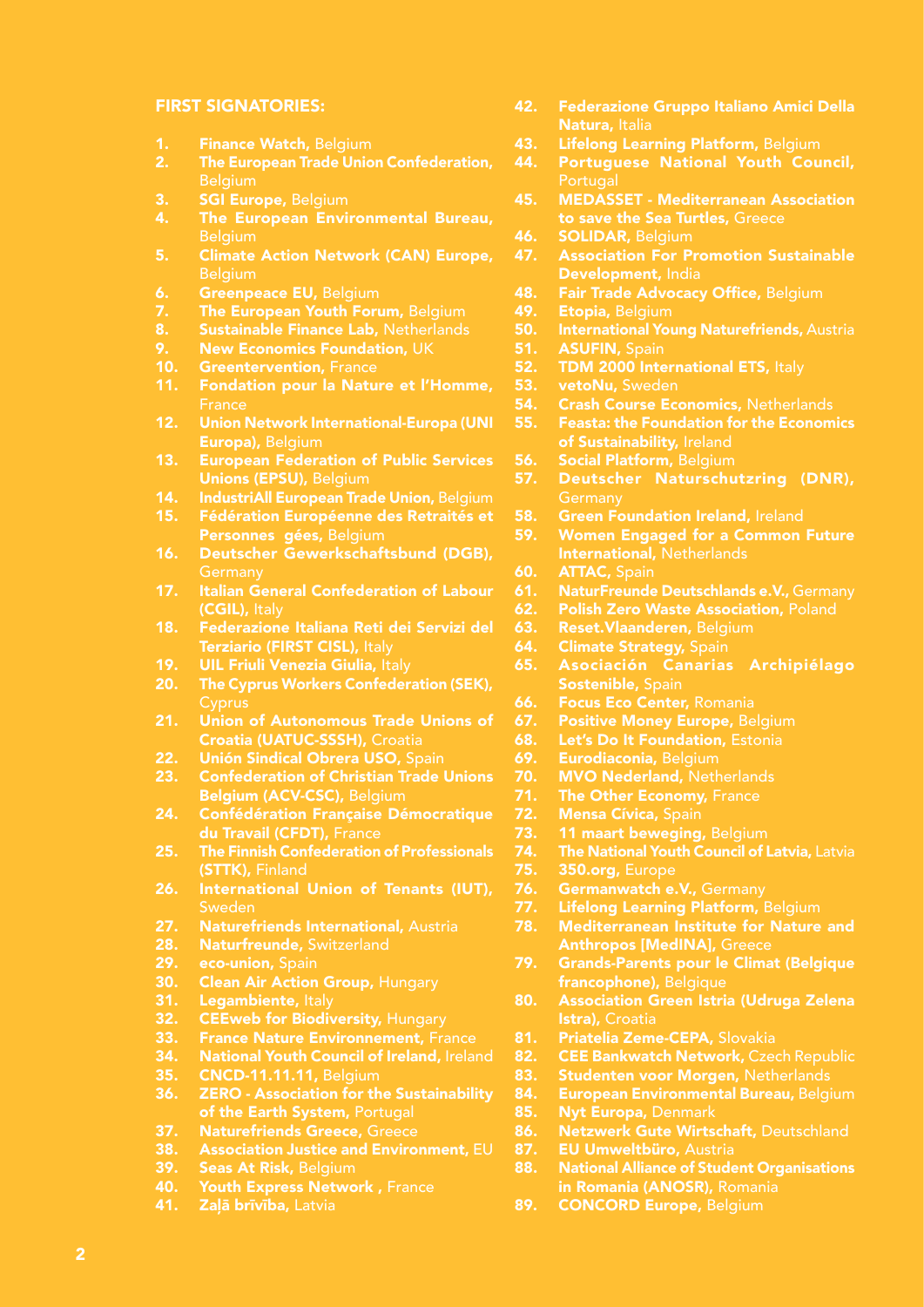- 90. Fingo Finnish Development NGOs,
- 91. Natuur & Milieu, The Netherlands<br>92. Nederlandse Vereniging Duu
- 92. Nederlandse Vereniging Duurzame Energie, Netherlands
- 93. Bond Beter Leefmilieu, Belgium
- 94. Milieudefensie FoE Netherlands, Netherlands
- 95. Environmental Association Za Zemiata FoE Bulgaria, Bulgaria
- 96. PowerShift e.V., Germany
- 97. Mouvement Ecologique, Luxembourg<br>98. European Association of Service Provid
- **European Association of Service Providers** for Persons with Disabilities, Belgium
- 99. Oikopolis, Greece
- 100. CALLISTO Wildlife and Nature Conservation Society, Greece
- 101. Grüne Wirtschaft, Austria
- 102. Aplinkosaugos koalicija (Lithuanian **Environmental Coalition), Lithuania**
- 103. European Students Union, Belgium
- 104. Klimaatcoalitie Coalition Climat BE, België
- 105. Citizen's Climate Europe, Netherlands
- 106. SDG Watch Europe, Europe
- 107. transform! europe, Belgium
- 108. EuroNatur, Germany
- 109. Inter Environnement Wallonie, Belgium
- 110. Organising Bureau of European School Student Unions (OBESSU), Belgium
- 111. vzw Climaxi, Belgium
- 112. Portuguese National Youth Council, Portugal
- 113. Pasaules Dabas Fonds, Latvia
- 114. Institut Veblen, France
- 115. Eurochild, Belgium
- 116. European Sustainable Business Federation, **Belgium**
- 117. Friends of the Earth Europe, Belgium
- 118. monneta gGmbH, Germany
- 119. Regios eG, Deutschland
- 120. AGE Platform Europe, Belgium
- 121. Climate Express, Belgium
- 122. FiscalFuture e.V., Germany
- 123. SÜDWIND, Germany
- 124. ActionAid Denmark, Denmark
- 125. European Confederation of Cooperatives in Industry and Services, Belgium
- 126. Réseau Action Climat, France
- 127. OIKOS Cooperação e Desenvolvimento, **Portugal**
- 128. Observatori del Deute en la Globalitzacio,
- 129. Financial Justice Ireland, Ireland
- 130. Wellbeing Economy Alliance (WEAll), UK
- 131. Make Mothers Matter (MMM), France
- 132. Malta National Youth Council (KNŻ), Malta
- 133. VšI "Žiedinė ekonomika", Lithuania
- 134. National Youth Council of Slovenia, Slovenia
- 135. Friends of the Earth Malta, Malta
- 136. AK Europa, Austria
- 137. Institut Rousseau, France
- 138. Veblen Institute for Economic Reforms,
- 139. Foundation for European Progressive Studies (FEPS), Belgium
- 140. Les Econologistes, Belgium
- 141. Association pour le Développement des Études Keynésiennes (ADEK), France
- 142. The Nevin Economic Research Institute NERI, Ireland
- 143. Arbeitsgruppe Alternative Wirtschaftspolitik e.V., Germany
- 144. Forum pour la Transition, Belgium
- 145. ECCO Think Thank, Italy
- 146. Dezernat Zukunft, Germany
- 147. Instrat Foundation, Poland
- 148. Our New Economy, Netherlands
- 149. Transnational Institute (TNI), Netherlands
- 150. Forum Ökologisch-Soziale Marktwirtschaft
- 151. FleXibles Association for the investigation of a new economy-system, Switzerland
- 152. Climate & Company, Germany
- 153. Scientists for Future Germany, Germany
- 154. Rada mládeže Slovenska, Slovakia

## ACADEMICS

- 155. Olivier Blanchard, MIT, emerite Robert Solow Professor, USA
- 156. Steven Keen, University College of London, UK
- 157. Siobhan Airey, Trinity College Dublin, Ireland
- 158. Philipp Heimberger, Vienna Institute for
- 159. Hielke Van Doorslaer, Ghent University, Belgium
- 160. Guillaume Sacriste, Université Paris 1
- 161. Antoine Vauchez, Université Paris 1 CNRS. France
- 162. Thomas Lagoarde-Segot, KEDGE BS,
- 163. David Cayla, Université d'Angers, France
- 164. Ramaux Christophe, Université Paris 1.
- 165. Laurence Scialom, University Paris Nanterre, France
- 166. Michel Dévoluy, Michel Dévoluy, Professeur
- 167. Dominique Plihon, Université Sorbonne
- 168. Léo Charles, Université Rennes 2, France
- 169. Jeremy Leaman, Loughborough University,
- 170. Pascal Glémain, Université Rennes 2, France
- 171. Roland Pérez, Université Montpellier MRM,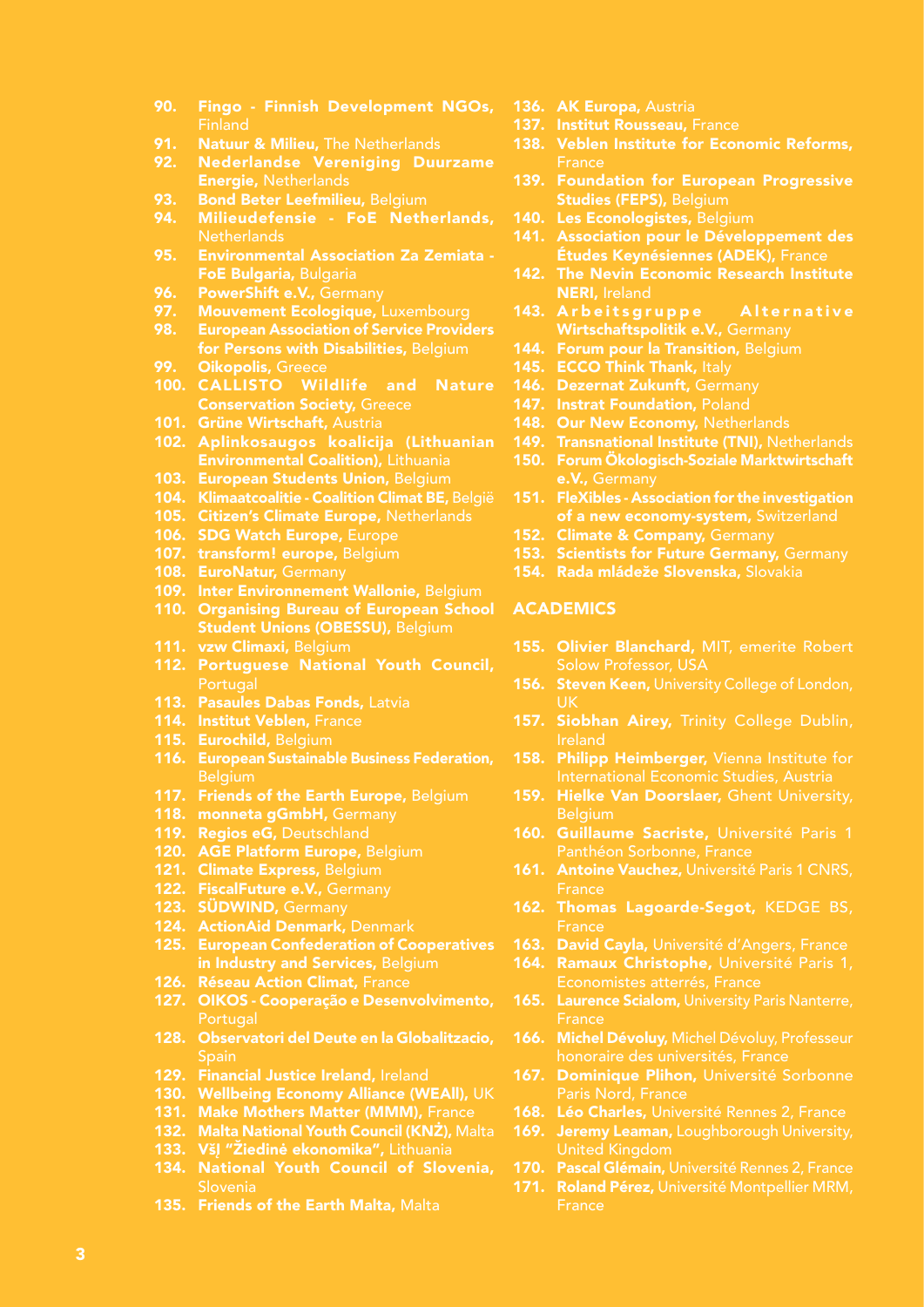- 172. Werner Raza, EuroMemo Group European
- 173. Jorge Uxó, Universidad de Castilla, La
- 174. Vivien Schmidt, Boston University, USA
- 175. Marek Hudon, Université libre de Bruxelles, Belgium
- 176. Marc-Olivier Leclerq, KEDGE Business School, Belgium
- 177. Iván H. Ayala, Universidad Rey Juan Carlos,
- 178. Seraina Grünewald, Radboud University
- 179. David Bokhorst, European University Institute, Netherlands
- 180. Marija Bartl, University of Amsterdam, **Netherlands**
- 181. Candida Leone, University of Amsterdam, **Netherlands**
- 182. Irene van Staveren, Erasmus University
- 183. Hans Schenk, Utrecht University, The
- 184. Karen Maas, Impact Centre Erasmus
- 185. Luis Reyes Ortiz, KEDGE Business School,
- 186. Herman Wijffels, Utrecht University,
- 187. Luis Reyes Ortiz, KEDGE Business School,
- 188. Stefano Lucarelli, Università di Bergamo,
- 189. Andrea Fumagalli, University of Pavia, Italy
- 190. Prof Tim Jackson, University of Surrey, UK
- 191. Dirk Ehnts, Fachhochschule Magdeburg-Stendal, Germany
- 192. Oriol Roca-Sagalés, Universitat Autonoma
- 193. Javier Asensio, Universitat Autònoma de
- 194. Gracjan R. Bachurewicz, University of
- 195. Daniela Cialfi, University of Studies Gabriele d'Annunzioo Chieti-Pescara, Italy
- 196. Andrew Denis, City, University of London,
- 197. Jörg Bibow, Skidmore College, United
- 198. Eckhard Hein, Berlin School of Economics
- 199. Richard Murphy, Sheffield University
- 200. Michel Dévoluy, Université de Strasbourg,
- 201. Marie-Annick Barthe, Université de Paris, **France**
- 202. Felix FitzRoy, University of St. Andrews, UK
- 203. Martina Metzger, Berlin School of

Economics and Law, Germany

- 204. Dany Lang, Sorbonne Paris Nord, France
- 205. Radhouan Ben Chalbia, Université de
- 206. Jan Priewe, HTW Berlin University of
- 207. Sergio Rossi, University of Fribourg,
- 208. Milka Kazandziska, Jacobs University
- 209. Luiss Roma, Luiss Roma, Italy
- 210. Rosaria Rita Canale, University of Naples "Parthenope", Italy
- 211. Pier Giorgio Ardeni, University of Bologna,
- 212. Roberto Veneziani, Queen Mary University of London, United Kingdom
- 213. Johannes Schmidt, Karlsruhe University of Applied Sciences, Germany
- 214. Constantin Gurdgiev, Monfort College of United States
- 215. Abderrahim Taamouti, University of
- 216. Muhammad Ali Nasir, University of Leeds, United Kingdom
- 217. Habib Ahmed, Durham University, United Kingdom
- 218. Marcus Miller, Department of Economics,
- 219. Dario Guarascio, Sapienza University of Rome, Italy
- 220. Hansjörg Herr, HWR Berlin (Berlin School
- 221. Mark Blyth, Brown University, United States<br>222. Mario Morroni. University of Pisa. Italy
	- Mario Morroni, University of Pisa, Italy
- 223. Jesus Ferreiro, Universidad del País Vasco
- 224. Rick van der Ploeg, University of Oxford, United Kingdom
- 225. Emanuele Leonardi, University of Bologna,
- 226. José A. Pérez Montiel, University of the
- 227. Pompeo Della Posta, Università di Pisa, Italy
- 228. Eugenio Caverzasi, Università degli Studi dell'Insubria, Italy
- 229. Christina Teipen, HWR Berlin (Berlin School
- 230. Jacek Schindler, University of Wroclaw,
- 231. Yannis Dafermos, SOAS University of London, UK
- 232. Jakob Hafele, University of Linz, Germany<br>233. Gustav A. Horn, Universität Duisburg
- Gustav A. Horn, Universität Duisburg Essen, Germany
- 234. Deepa Govindarajan Driver, University and
- 235. Thorvald Grung Moe, Levy Economics